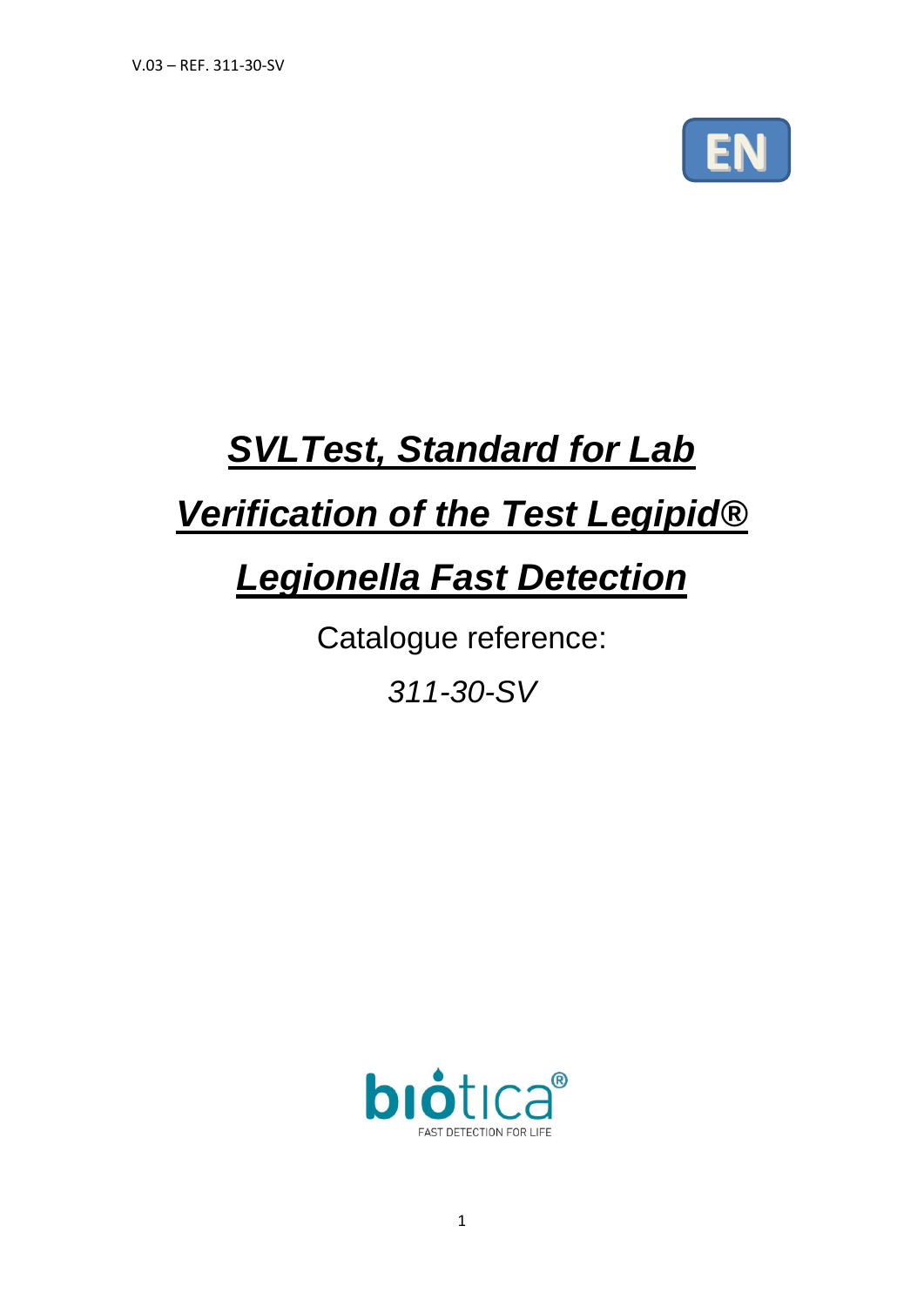V.03 – REF. 311-30-SV

# **CONTENT INDEX**

### I. INTRODUCTION

II. KIT REAGENTS AND COMPONENTS

III. EXPIRY AND STORAGE

IV. MATERIAL REQUIRED BUT NOT PROVIDED

V. CAUTIONS AND RECOMMENDATIONS

VI. PROTOCOL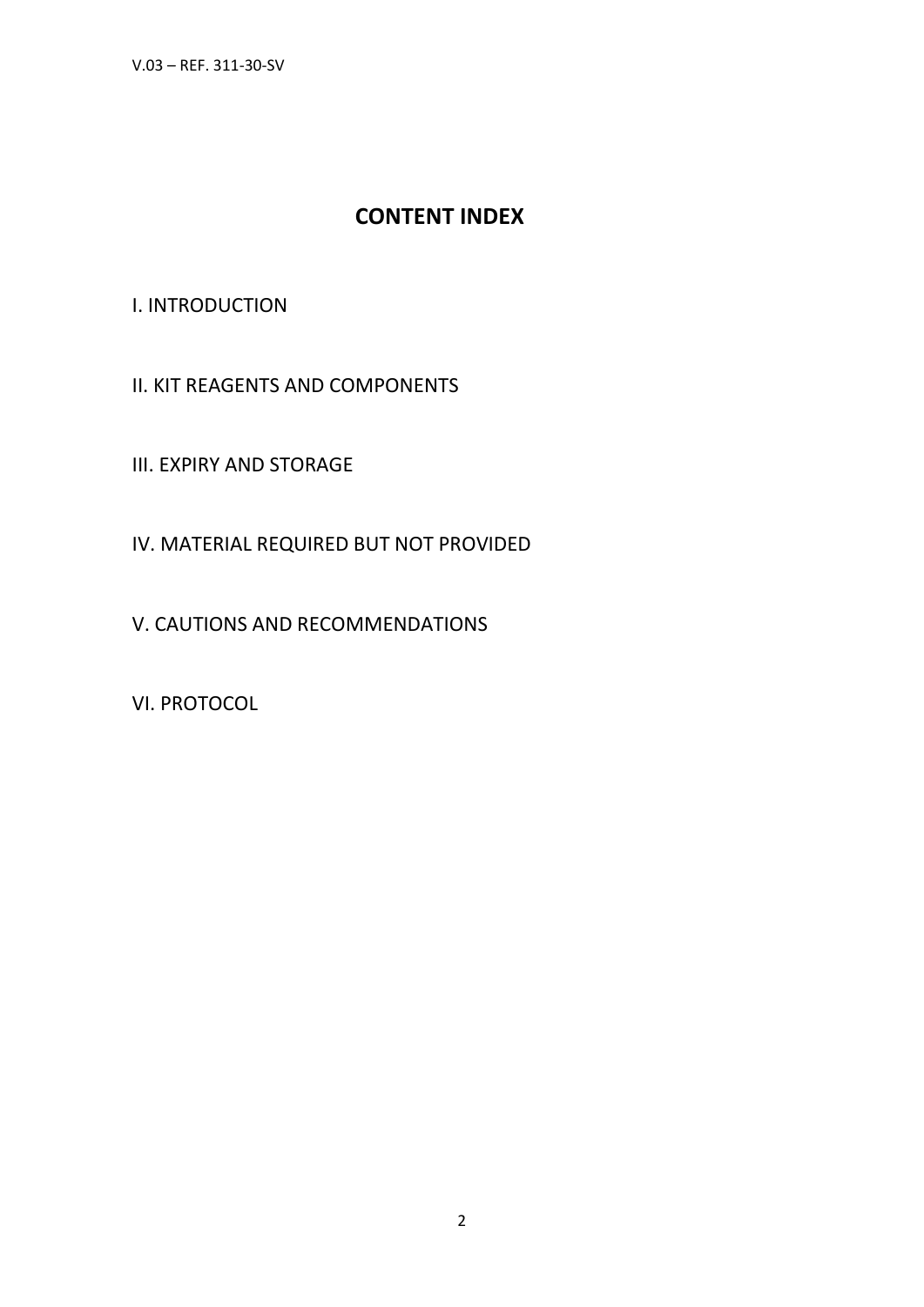## **I. INTRODUCTION**

**SVLTest,** *Standard for Lab Verification of the Test Legipid® Legionella Fast Detection* **(Ref. No. 311-30-SV)** it's a simple and fast system for the lab to verify **the Legipid ®***Legionella Fast Detection* test. The standard UNE-EN ISO/IEC 17025, 2017, indicates the need to "use appropriate methods and procedures for all laboratory activities" and, to do so, says that "the laboratory must verify that it can properly carry out the methods before using them, ensuring that they can achieve the required performance". The standard UNE-EN ISO 16140-1 defines the validation of a method as the "establishment of the behavioral characteristics of a method and the provision of objective evidence, demonstrating that the behavioral requirements for intended use are met". On the other hand, the UNE-EN ISO 16140-2 standard adds as an objective that validation studies "be developed by organizations dedicated to the validation of methods". The Legipid® test is a method already validated by the competent international organization AOAC-RI and it is up to the user to provide "objective evidence" that it fits the "intended use".

To carry out this verification, a protocol is proposed that applies the specific criteria of accreditation bodies belonging the European Co-operation for Accreditation Association, which allows to confirm the operational characteristics, at least, recovery and reproducibility. These parameters evaluate both the technical capability of a laboratory with the method and its robustness.

**SVLTest** allows you to prepare a series of standard 9 mL samples, at three different levels of **Log<sup>10</sup> UFCeq,**with n-replies (up to 10) per level. In addition, it allows to inoculate those same levels to samples of the selected matrices, which are concentrated by filtration. The laboratory records the relative **absorbances** obtained for each concentration, when applying the **Legipid®** test to the samples, both in the direct samples as in the filtered ones.

The data is entered in a spreadsheet that calculates the parameters of reproducibility, recovery and uncertainties.

## **II. KIT REAGENTS AND COMPONENTS**

Reference **311-30-SV** contains 10 vials per level (high, medium, low) with a volume of 0. 6 mL/vial of a frozen suspension of a known concentration of *Legionella pneumophila* sg 1 **Log<sup>10</sup> UFCeq** and one L0 bottle with 300ml.

## **III. EXPIRY AND STORAGE**

Once received, the vials should be immediately stored at -20ºC and the L0 bottle at 5±3°C. The expiry of the material, properly stored, is **3 months** from the date of supply. Each set of vials per level is labeled with its lot number and storage conditions. In addition, the protocol includes code, lot number and expiration, so traceability of all vials is guaranteed.

## **IV. MATERIAL REQUIRED BUT NOT PROVIDED**

Pipettes of 100-1000µl.

## **V. CAUTIONS AND RECOMMENDATIONS**

- The vial should be immediately kept in freezing at reception.
- Defrost and temper the vial to be used. Once defrosted and tempered, use the content as described in VI. Protocol, and don't save any remnants.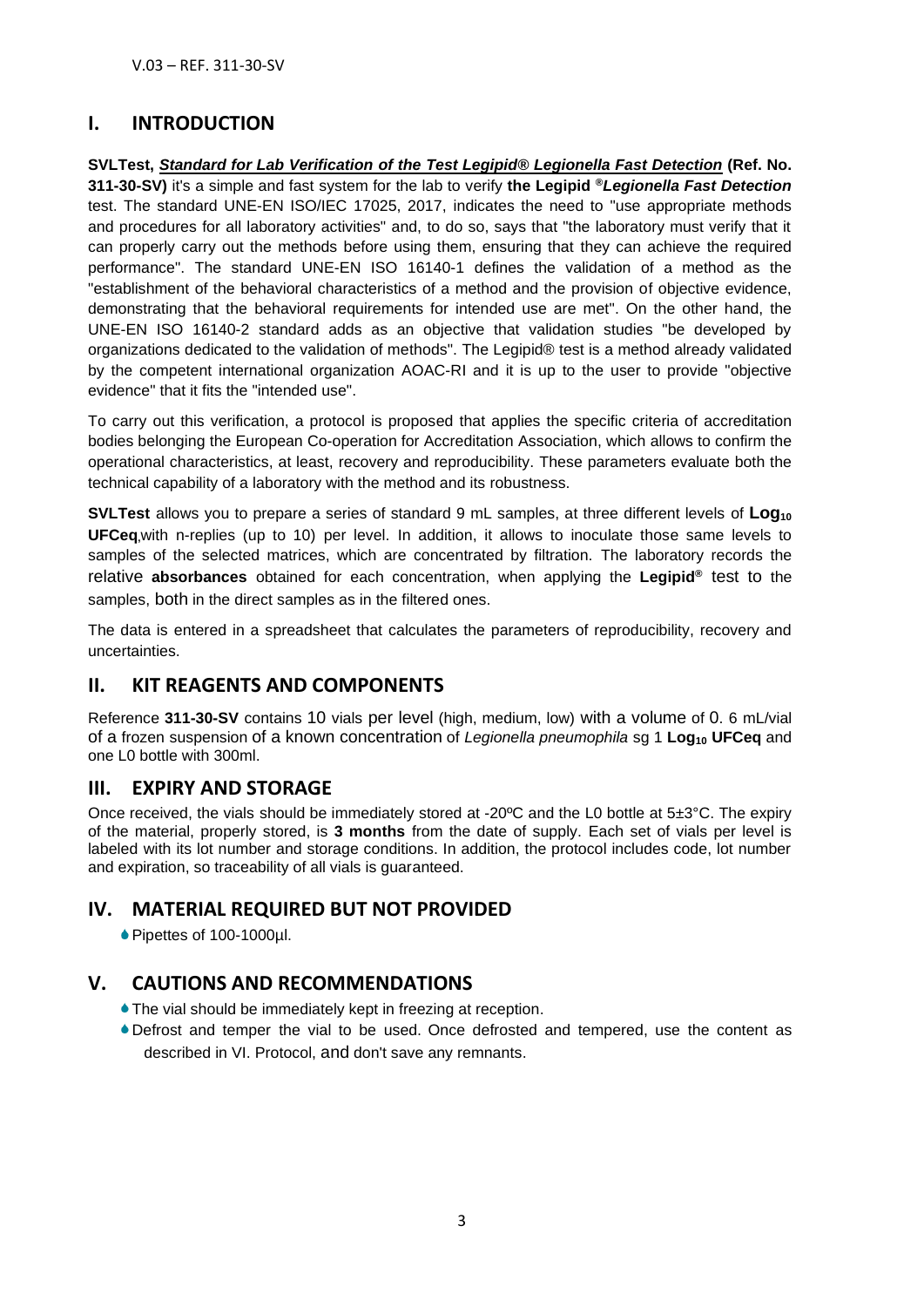# **VI. PROTOCOL**

#### **Before you start:**

Take the exact number of vials you need out of the freezer for each level or range. As many as replicas per level you will use. Allow defrosting and tempering at room temperature, before preparing standard samples and analyzing them with the Legipid® *Legionella* Fast Detection kit.

#### **Procedure:**

#### **Preparation of direct samples:**

- 1. Defrost and temper n-vials per level, as many as replicas will use (up to a maximum of 10).
- 2. For each level and n-vials, **take 0.5 mL** of each vial and add it to each n-cuvettes of the Legipid ®.
- 3. Bring all cuvettes to a final volume of 9 mL with L0 (i.e. add 8.5 mL of L0).

#### **Preparación de muestras concentradas:**

- 1. Defrost and temper n-vials per level, as many as replicas you're going to use (up to a maximum of 10)
- 2. **Take 0.5 mL** of one vial and inoculate in 1000 ml of matrix, with n-replicates for each level of contamination and matrix. Homogenice for gentle and repeated inversions.

3. Filter each inoculated sample and elute the filter according to the Legipid ® test protocol.

#### **Analysis:**

- 4. Perform Legipid® test on all samples (use negative control per batch)
- 5. Record the value of the **absolute absorbance** of negative control

#### 6. Record the **relative absorbance values (with respect to negative control) of samples**

#### **Interpretation:**

The spreadsheet allows you to enter the reads of the replicas for **a matrix and a level.** Replicate the sheet to your file as many times as you need based on the number of matrices and levels. In the sheet header you can note the method, matrix, range or level, and microorganism.

For a given matrix and level, enter in the spreadsheet:

- In the column titled STEP 1: STRAIN TITRATION
	- o The **recorded absolute absorbance** reading of negative control.
	- o Calculate and enter **relative absorbance** readings of **the replicas of the direct samples**.
- In the column titled STEP 2: INOCULATED MATRIX (\*)
- o The **recorded absolute absorbance** reading of negative control.
- o Calculate and enter relative **absorbance** readings **of replicas of** concentrated **samples**.

*(\*) We do not recommend the nylon filter because of its low recovery compared to other types of filter.*

The sheet will return in CALCULATION:

- o The **concentration values** (**UFCeq and Log10UFCeq)** for each replica.
- o **Statistics (mean and deviation)** for both titration and matrix level or range.
- o **Uncertainty** and its components.
- o **Precision** and **recovery**.